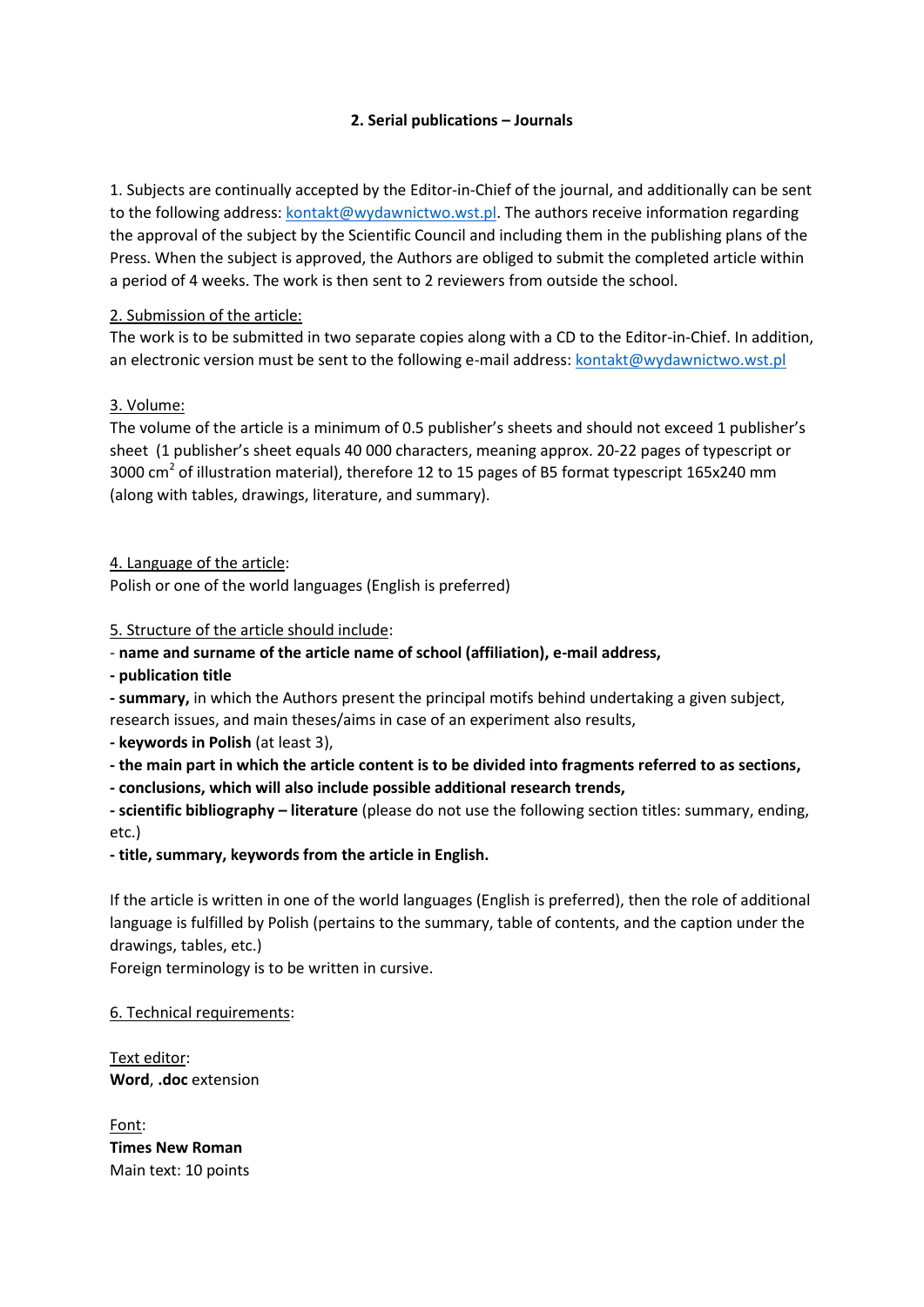Chapter titles: 11.5 points in bold Section titles: 10 points in bold Summary – font size 9 points, left-justified, left margin 2.91cm, right margin 1.91 cm Literature – 10 points Footnote (in case of author's own comments) – 9 points Formulas – 10 points Titles, sources, possible drawing or table description – 9 points

Line spacing Main text – 1.15 lines Footnotes (in case of author's own comments)  $-1$ Margins: Bottom, top 2.5 cm, left 1.91 cm right 1.91 cm;

Justification The whole text is to be justified Page numbering Do not number pages Sections Please divide the text into sections/items of the main part/summary, and literature Left-justify the section titles and write them in bold Titles are to be numbered with Arabic numerals, sections with Arabic numerals following a period: **1. 1.1. 1.1.1.**

Start of a new paragraph Indentation 1cm

# 7. Endnotes and scientific bibliography (literature)

**Endnotes:** Please use numerical notation. Whenever a citation is used please put the number of the work cited in the bibliography in brackets – meaning: [1]. A list of cited works is to be put in the bibliography. Use footnotes only in the case of the author's own comments.

# EXAMPLE 1 **Example of endnote in text:**

(…) many examples point to this fact [7].

**Scientific bibliography** should be put after the main text of the publication. The bibliography should contain **only texts cited in the work, in the order they were cited** (Arabic numerals in brackets, identical) along with the page numbers used by the Author.

**VERY IMPORTANT: Please use an identical system of punctuation in all bibliographical description**s. Each position should include the ISBN no. or ISSN (if it is obtainable).

Elements and their order in the text should be placed in the bibliography according to the norm PN-ISO 690:2012

EXAMPLE 2 **Method of bibliographical description:**

Non-serial printed publications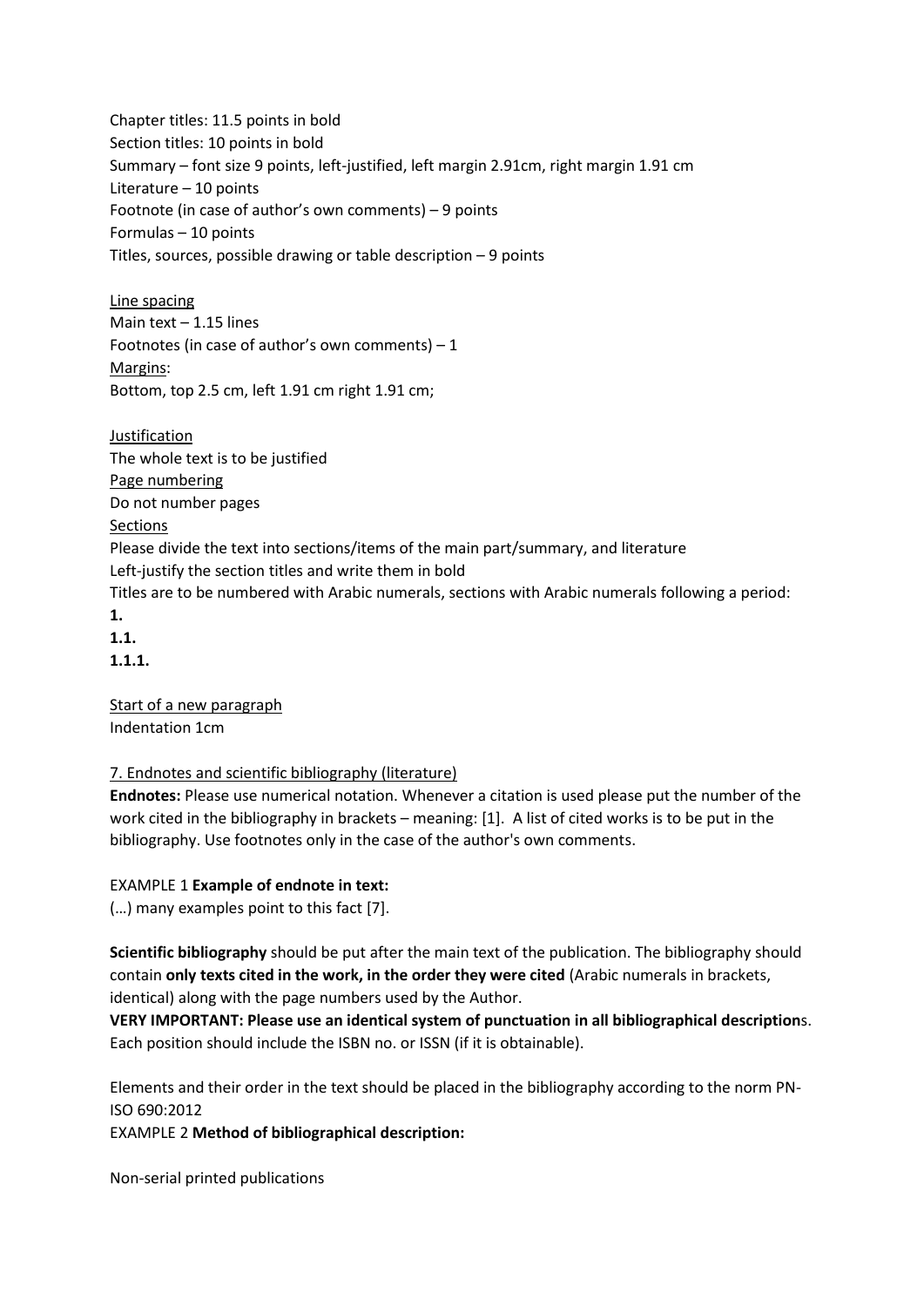Non-serial electronic publications Chapter in a book Serial publication (e.g. magazine) described in whole Article in a magazine Online news (websites), discussion forums, informational bulletins, etc. Examples of endnotes for websites and their fragments:

#### Norms, guidelines, instructions

The list is to be placed following the bibliography **in the order positions were cited in the text** (Arabic numerals in brackets, identical).

#### **Patents**

8. Tables, photographs, graphs, formulas **Tables** – with the use of the Word function for creating tables Numbered using Arabic numerals in the order that they appear in the text, number and name are placed **above the table** (in Polish and English), left-justified; Source and possible explanations are to be placed **below the table** (in Polish and English) e.g. source: author's own work

# EXAMPLE 3: **Table description**

Table 1. Table 1. Name of the table in English

Source: author's own work

# **Graphs, photographs, drawings**

Either in Word or Excel, please avoid using very thin lines and shading

All objects such as graphs, photographs, drawings should be centered.

**Photographs, drawings** – either as TIFF or JPG files, with a resolution of at least 300dpi, color photographs in CMYK. Raster graphics (scanned images) are to be saved in one of the following formats: TIFF, BMP, JPG, EPS. Optimal resolution for color and black and white photographs – 300dpi, for line drawings – max. 600dpi.

It is recommended that the final version of the text on a CD, include, in a separate folder all the images found in it, as JPG files, indicating the place where they are found in the text:

Numbered with Arabic numerals in the order that they appear in the text, number and name placed **below the image** (in Polish and English) and left-justified Source and possible explanations are to be placed **below the name of the image.**

Distance between the image, the text, and the footnote cannot be smaller than 1cm. At the end of the footnote under the image, we do not put a period.